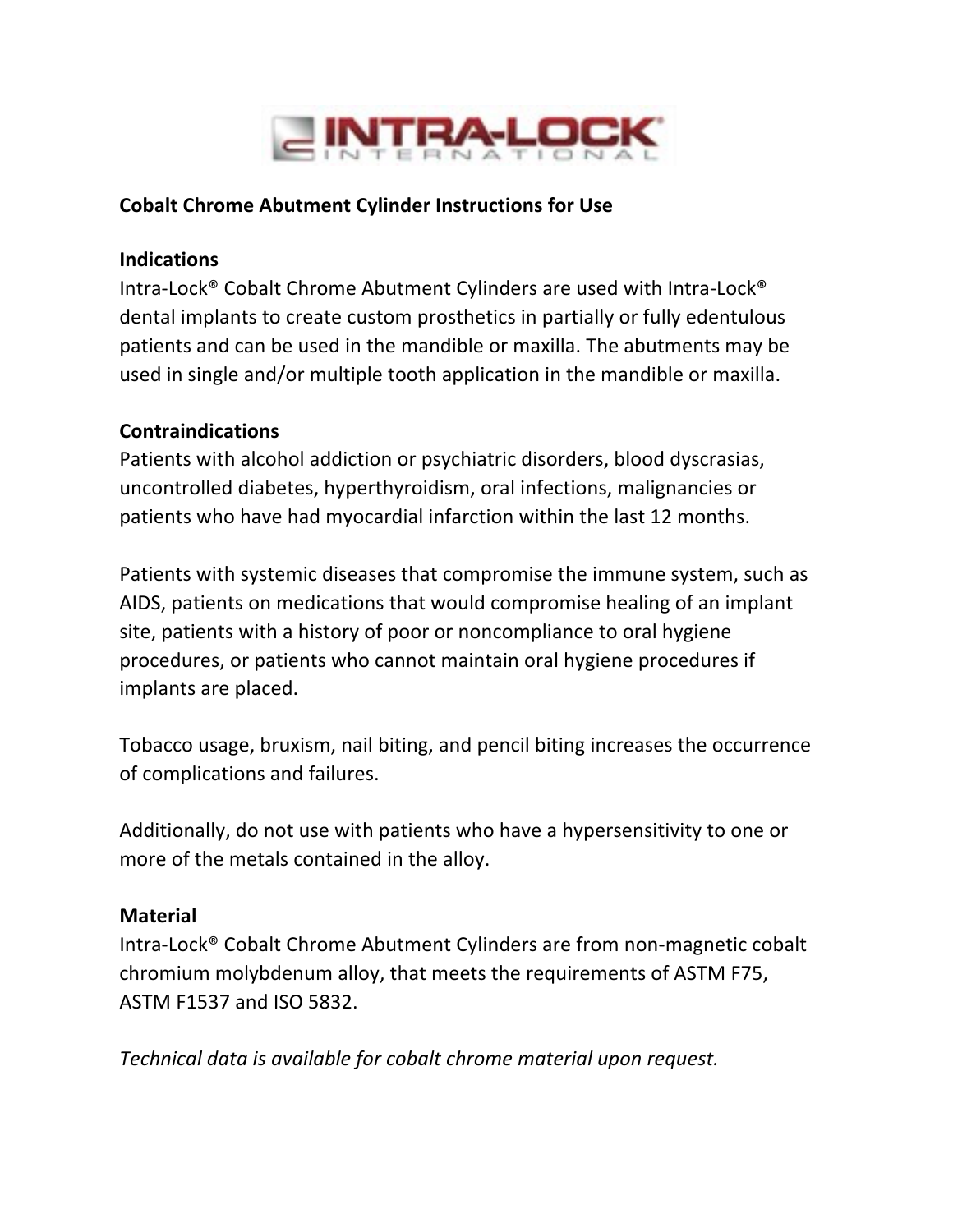The dental implants and retention screws are manufactured from titanium alloy (Ti 6AI-4V) to ASTM F136.

# How Supplied  $\mathbb{A}\otimes\otimes\otimes$



Intra-Lock® Cobalt Chrome Abutment Cylinders are non-sterile and intended for single use only. Abutments should be sterilized prior to use by the instructions provided.

Prior to using Intra-Lock® Cobalt Chrome Abutment Cylinders, inspect packaging and labeling for integrity. If the device is opened, damaged or contaminated in any way, DO NOT USE.

### Sterilization **STERILE**

Intra-Lock<sup>®</sup> Cobalt Chrome Abutment Cylinders may be sterilized using a full cycle pre-vacuum steam sterilization at a temperature of 132°C for an exposure time of 3 minutes with 5 minutes of drying time.

### **Processing Information**

Casting: Use cobalt/chromium alloys and propane/oxygen or acetylene/oxygen. The thickness of the material after casting must be at least 0.5mm.

Soldering: Regular solders on a Cobalt Chromium Molybdenum base can be used. Never use a gold or palladium solder with cobalt/chromium alloys.

Welding: After casting the framework, fit it to the prefabricated Cobalt Chrome cylinders. Using a laser weld, weld the cylinders to the framework at the marginal and top regions.